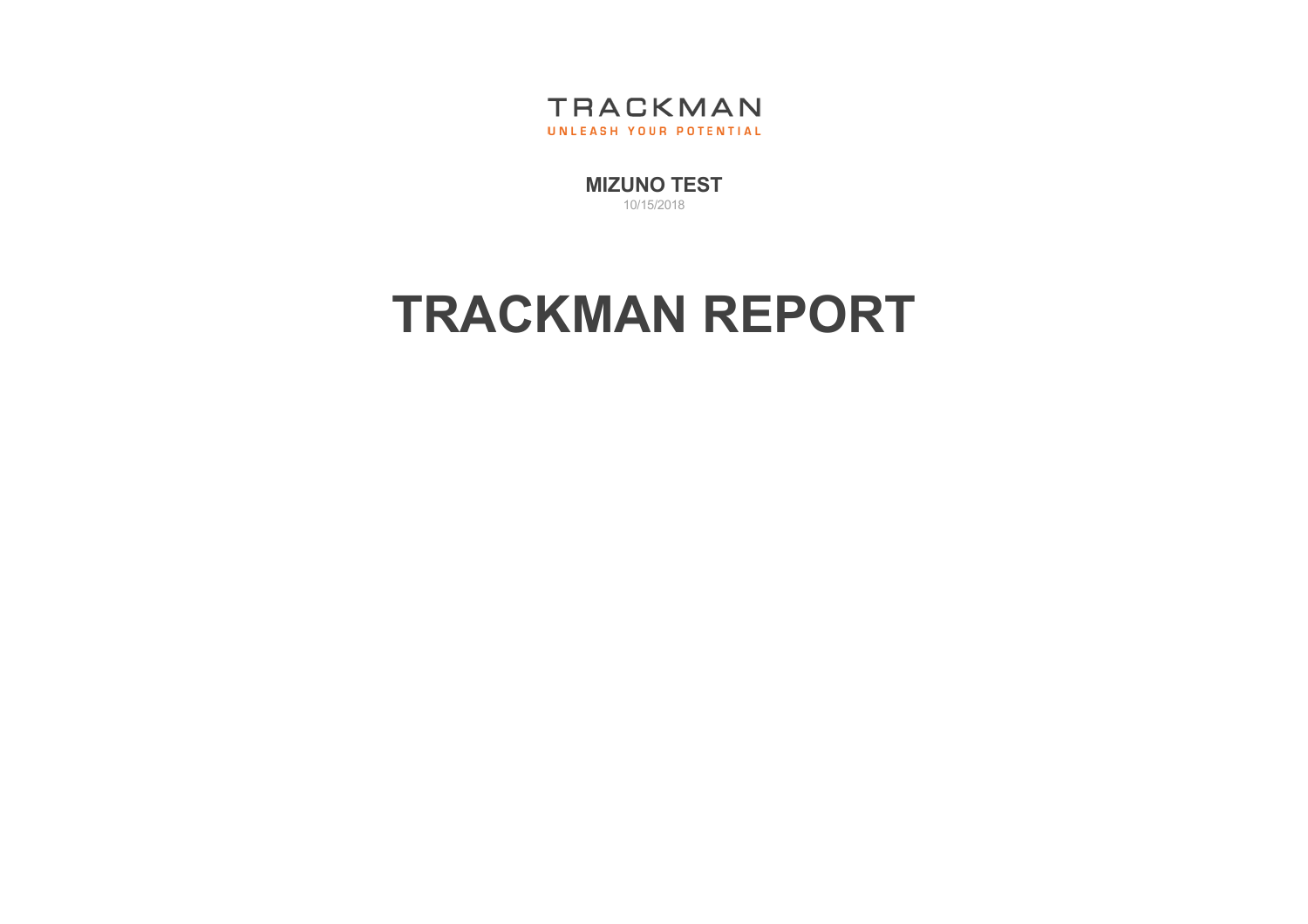## DISPERSION



## LEGENDS

| $\bullet$ CD              | $\circled{11}$                                                                                                          | $\bullet$ CD         | $\circled{11}$   |
|---------------------------|-------------------------------------------------------------------------------------------------------------------------|----------------------|------------------|
| $\bullet$ CD              | $\circled{1}$                                                                                                           | $\bigcirc$ ADJ 15 CD | $\circledcirc$ 3 |
| ST190G F/F CD             | $\circledcirc$ 3                                                                                                        | ST190 8.5UP CD       | $\circled{11}$   |
| ST190G R/R BLACK ATMOS CD | $\overset{\scriptscriptstyle(17)}{\scriptscriptstyle (11)}$ $\overset{\scriptscriptstyle(17)}{\scriptscriptstyle (11)}$ | ST <sub>190</sub> CD | $\circledcirc$ 7 |
| $\bullet$ ST190           | $\circledcirc$ 4                                                                                                        | ● ST190              | $\circled{11}$   |
| ST190 ADJ 15              | $\circledcirc$ 4                                                                                                        | ST190G R/R           | $\circledcirc$ 7 |
| ST190G F/F                | $\circled{H}$                                                                                                           | ST190                | $\circled{H}$    |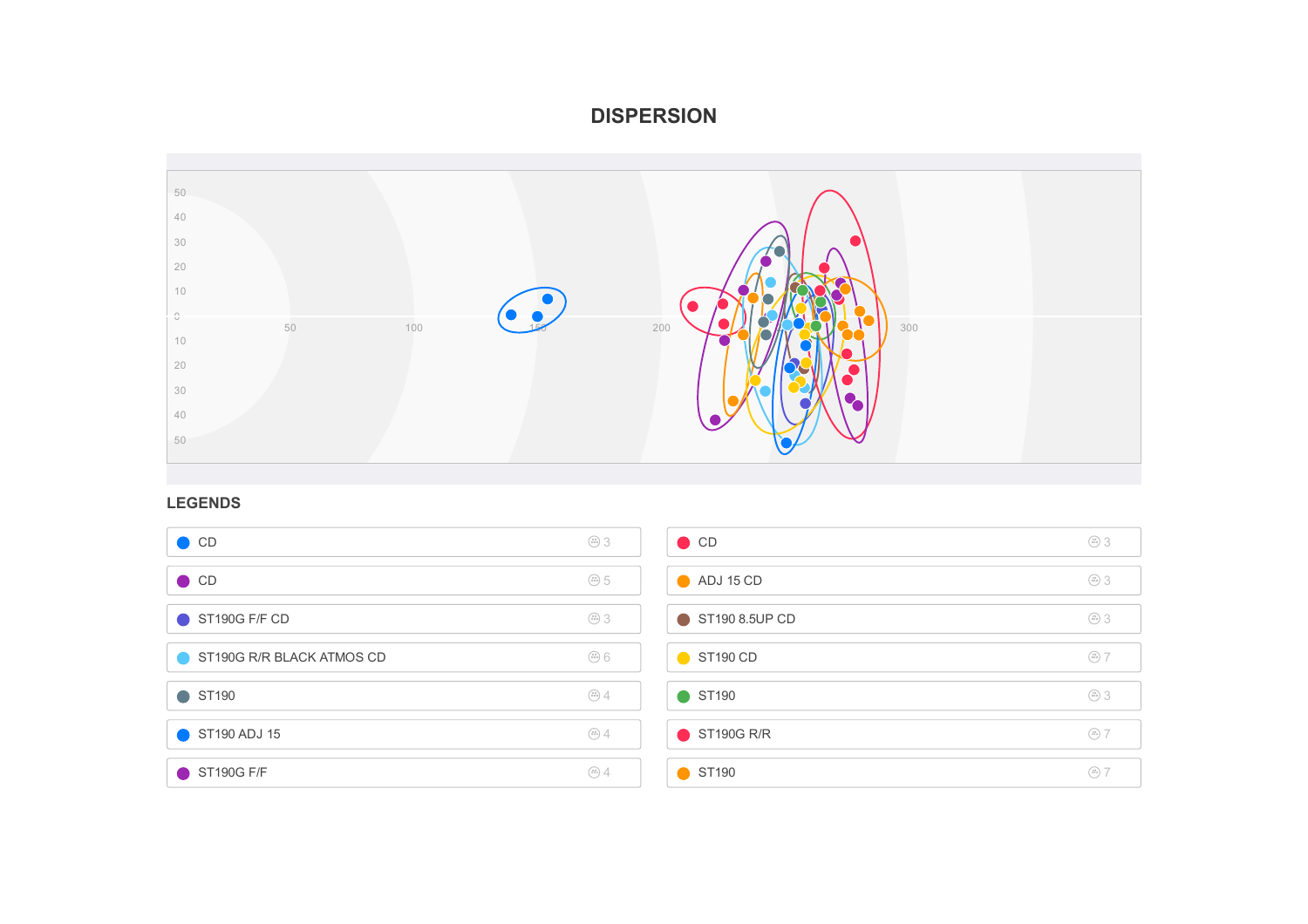## **TRAJECTORY**

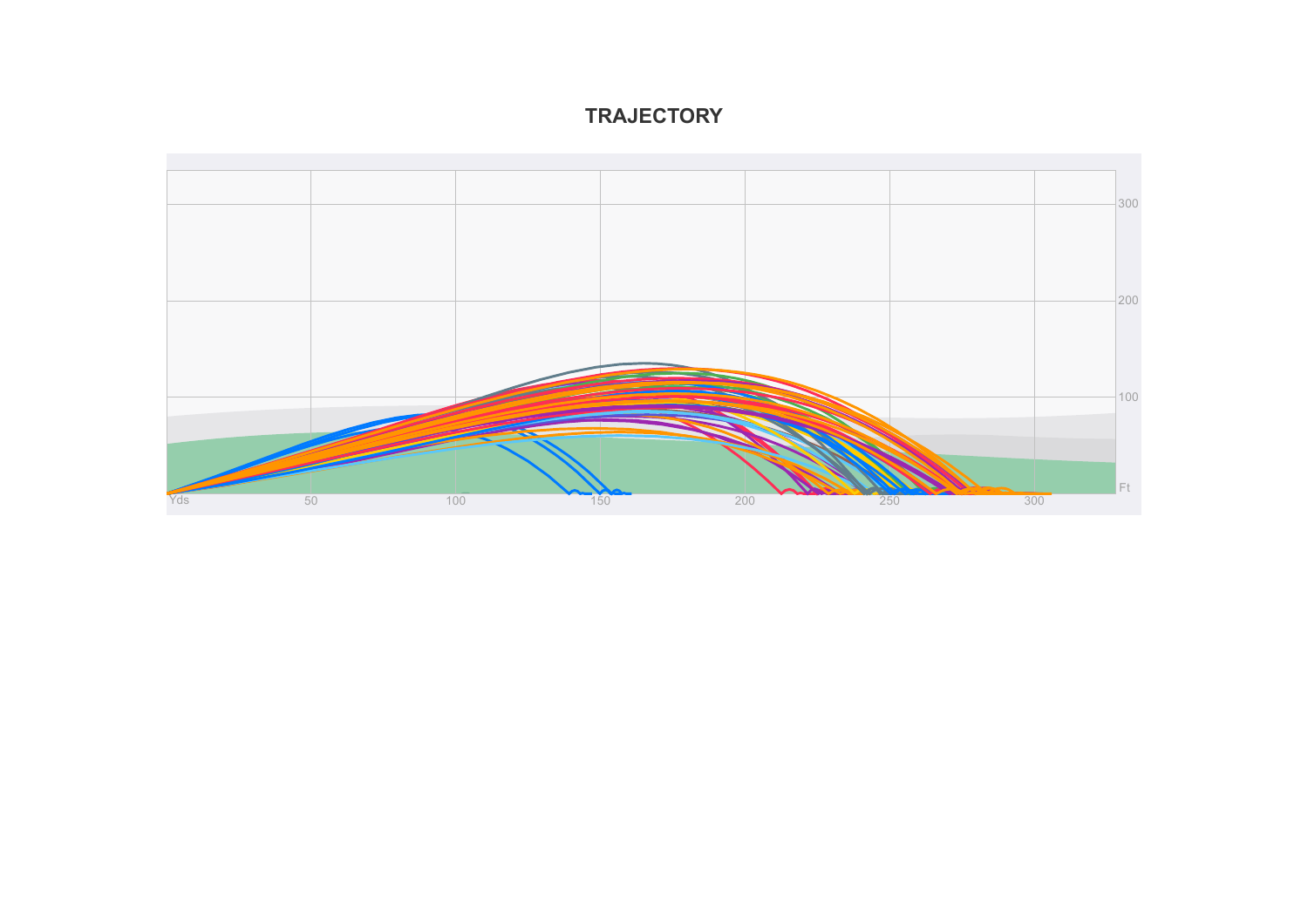

| 一  |                    |                                                                                      |                             |                      |                |                  |       |              |                |                  |        |               |
|----|--------------------|--------------------------------------------------------------------------------------|-----------------------------|----------------------|----------------|------------------|-------|--------------|----------------|------------------|--------|---------------|
|    |                    |                                                                                      | <b>Ball</b><br><b>Speed</b> | <b>Smash</b><br>Fac. | Launch<br>Ang. | <b>Spin Rate</b> | Carry | <b>Total</b> | Launch<br>Dir. | <b>Spin Axis</b> | Height | Land.<br>Ang. |
|    | Yds/Ft, Mph        |                                                                                      | Mph                         |                      | Deg            | Rpm              | Yds   | Yds          | Deg            | Deg              | Ft     | Deg           |
| 1. | $\bullet$          | $\begin{pmatrix} 0 & 0 \\ 0 & 0 \\ 0 & 0 \end{pmatrix}$                              | 104.1                       | 1.26                 | 17.8           | 6913             | 139.2 | 147.1        | $-1.4$         | 2.2              | 69     | 42.9          |
| 2. | $\bullet$          | $\begin{pmatrix} x\, y \\ 0 \, 0 \, 0 \end{pmatrix}$                                 | 109.5                       | 1.32                 | 18.6           | 6472             | 149.8 | 157.1        | 0.9            | $-2.0$           | 83     | 45.9          |
| 3. | $\bullet$          | $\left(\begin{smallmatrix} 0 & 0 \\ 0 & 0 & 0 \\ 0 & 0 & 0 \end{smallmatrix}\right)$ | 112.9                       | 1.36                 | 17.2           | 6932             | 154.0 | 160.9        | $-0.3$         | $-4.6$           | 82     | 45.6          |
|    | Average            | $\odot$                                                                              | 108.8                       | 1.32                 | 17.9           | 6772             | 147.7 | 155.0        | $-0.2$         | $-1.5$           | 78     | 44.8          |
|    | <b>Consistency</b> |                                                                                      | 3.6                         | 0.04                 | 0.6            | 213              | 6.3   | 5.8          | 0.9            | 2.8              | 6      | 1.3           |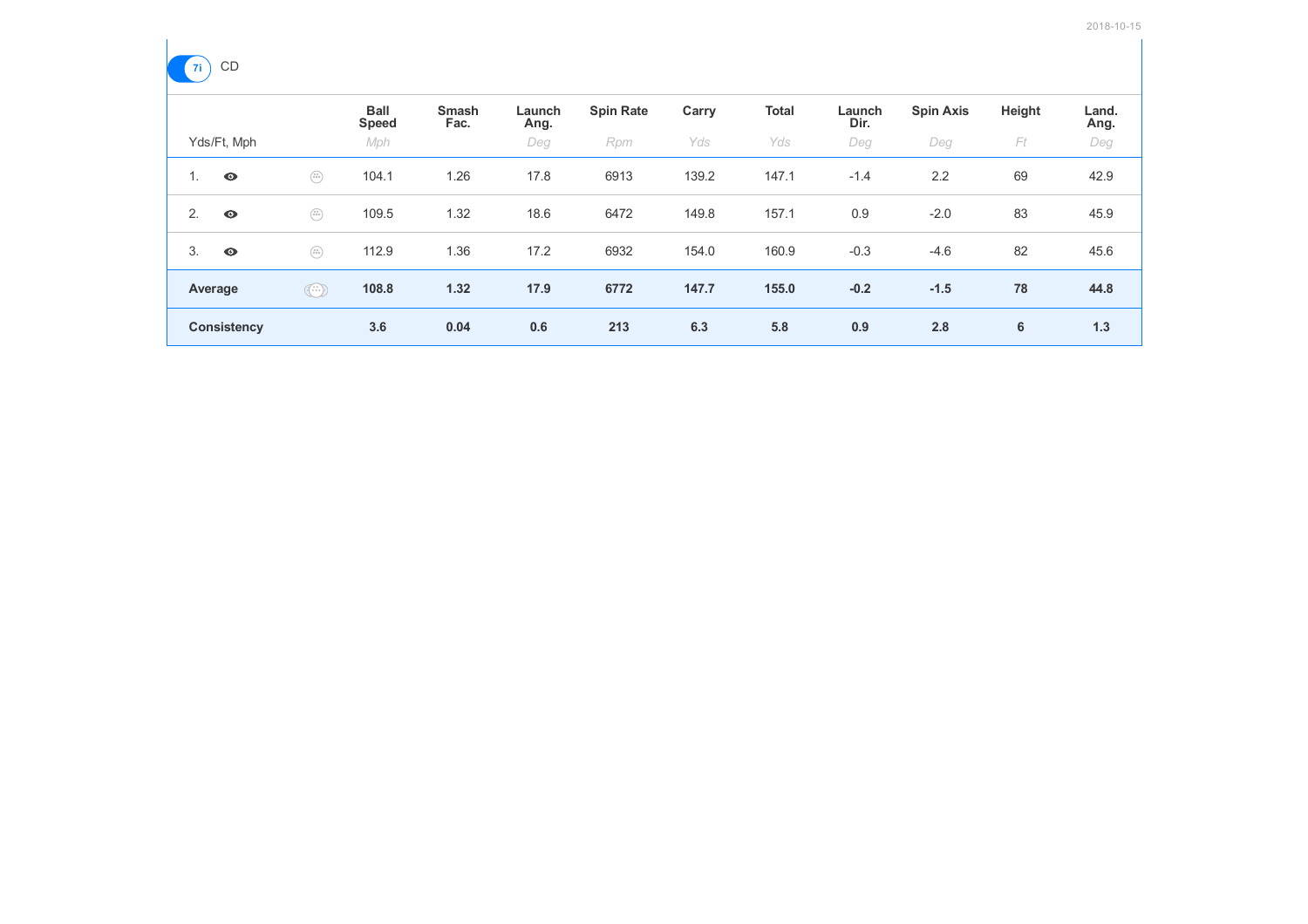

| . . |                    |                                                                                                                                                                                                                                                                                                                                                     |                             |                      |                |                  |       |              |                |                  |        |               |
|-----|--------------------|-----------------------------------------------------------------------------------------------------------------------------------------------------------------------------------------------------------------------------------------------------------------------------------------------------------------------------------------------------|-----------------------------|----------------------|----------------|------------------|-------|--------------|----------------|------------------|--------|---------------|
|     |                    |                                                                                                                                                                                                                                                                                                                                                     | <b>Ball</b><br><b>Speed</b> | <b>Smash</b><br>Fac. | Launch<br>Ang. | <b>Spin Rate</b> | Carry | <b>Total</b> | Launch<br>Dir. | <b>Spin Axis</b> | Height | Land.<br>Ang. |
|     | Yds/Ft, Mph        |                                                                                                                                                                                                                                                                                                                                                     | Mph                         |                      | Deg            | Rpm              | Yds   | Yds          | Deg            | Deg              | Ft     | Deg           |
| 1.  | $\bullet$          | $\begin{pmatrix} x\, y \\ 0 \, 0 \, 0 \end{pmatrix}$                                                                                                                                                                                                                                                                                                | 144.2                       | 1.46                 | 14.3           | 4051             | 225.1 | 236.6        | 2.9            | $-3.8$           | 118    | 47.4          |
| 2.  | $\bullet$          | $\begin{pmatrix} x\, y \\ 0 \, 0 \, 0 \end{pmatrix}$                                                                                                                                                                                                                                                                                                | 149.9                       | 1.49                 | 10.6           | 4918             | 224.7 | 235.0        | 0.2            | $-2.5$           | 110    | 47.0          |
| 3.  | $\bullet$          | $\begin{pmatrix} x y \\ 0 \ 0 \ 0 \end{pmatrix}$                                                                                                                                                                                                                                                                                                    | 141.4                       | 1.47                 | 11.8           | 4667             | 212.5 | 224.5        | 3.3            | $-7.7$           | 99     | 44.8          |
|     | Average            | $\begin{picture}(42,10) \put(0,0){\line(1,0){10}} \put(15,0){\line(1,0){10}} \put(15,0){\line(1,0){10}} \put(15,0){\line(1,0){10}} \put(15,0){\line(1,0){10}} \put(15,0){\line(1,0){10}} \put(15,0){\line(1,0){10}} \put(15,0){\line(1,0){10}} \put(15,0){\line(1,0){10}} \put(15,0){\line(1,0){10}} \put(15,0){\line(1,0){10}} \put(15,0){\line(1$ | 145.2                       | 1.47                 | 12.2           | 4545             | 220.8 | 232.0        | 2.1            | $-4.7$           | 109    | 46.4          |
|     | <b>Consistency</b> |                                                                                                                                                                                                                                                                                                                                                     | 3.5                         | 0.01                 | 1.5            | 364              | 5.8   | 5.4          | 1.4            | 2.2              | 8      | 1.1           |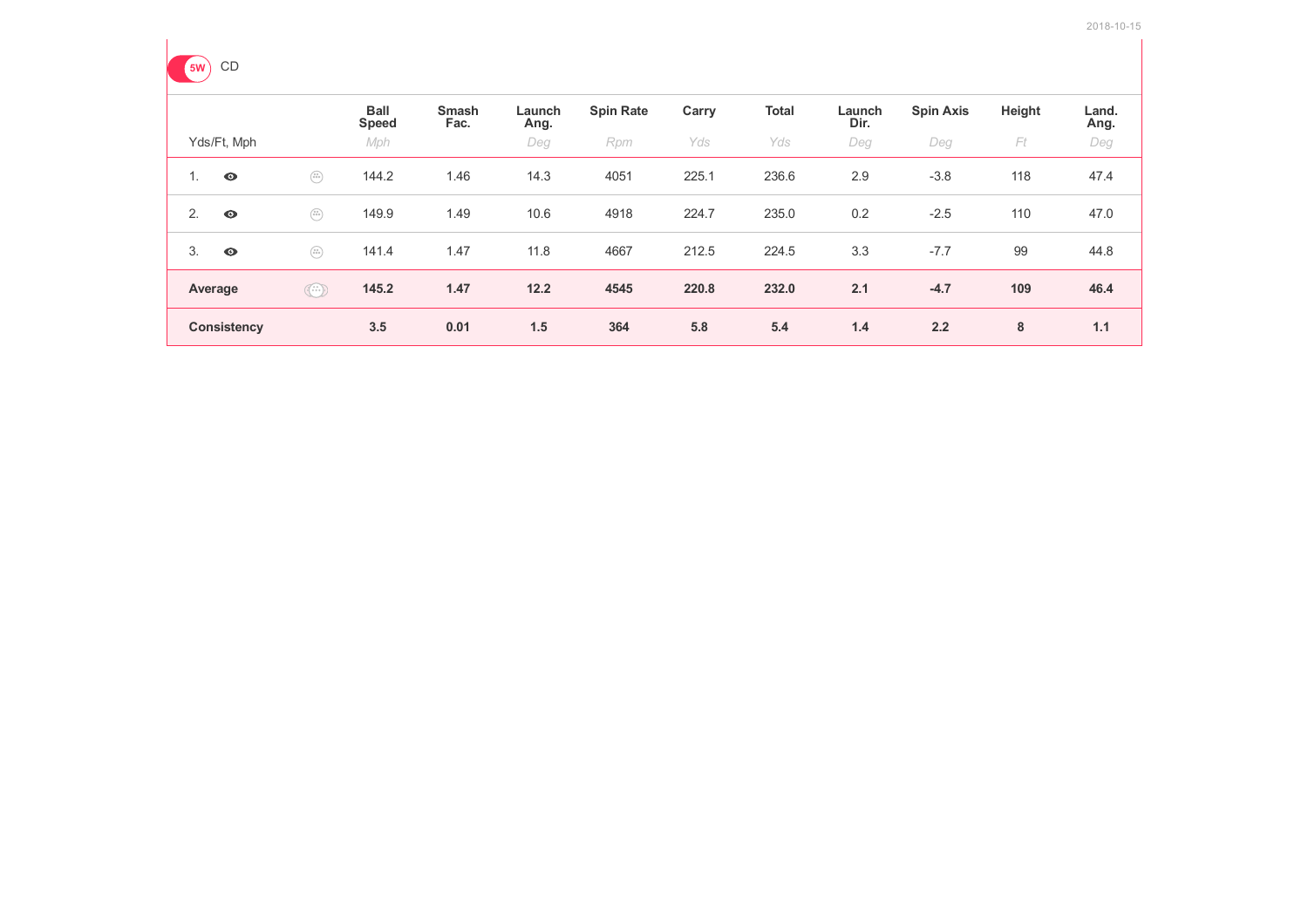

|    |                    |                                                                                                                                                                                                                                                                                                                                                     | <b>Ball</b><br><b>Speed</b> | <b>Smash</b><br>Fac. | Launch<br>Ang. | <b>Spin Rate</b> | Carry | <b>Total</b> | Launch<br>Dir. | <b>Spin Axis</b> | Height | Land.<br>Ang. |
|----|--------------------|-----------------------------------------------------------------------------------------------------------------------------------------------------------------------------------------------------------------------------------------------------------------------------------------------------------------------------------------------------|-----------------------------|----------------------|----------------|------------------|-------|--------------|----------------|------------------|--------|---------------|
|    | Yds/Ft, Mph        |                                                                                                                                                                                                                                                                                                                                                     | Mph                         |                      | Deg            | Rpm              | Yds   | Yds          | Deg            | Deg              | Ft     | Deg           |
| 1. | $\bullet$          | $\begin{pmatrix} x y \\ \bar x \bar y \bar z \end{pmatrix}$                                                                                                                                                                                                                                                                                         | 144.7                       | 1.45                 | 11.7           | 2678             | 233.3 | 257.9        | 1.8            | $-10.9$          | 76     | 33.9          |
| 2. | $\bullet$          | $\begin{pmatrix} x y \\ \bar x \bar y \bar z \end{pmatrix}$                                                                                                                                                                                                                                                                                         | 148.6                       | 1.48                 | 7.3            | 4237             | 225.6 | 242.0        | 0.9            | 2.9              | 77     | 38.3          |
| 3. | $\bullet$          | $\begin{pmatrix} u \\ v \\ v \end{pmatrix}$                                                                                                                                                                                                                                                                                                         | 149.9                       | 1.50                 | 12.2           | 4744             | 225.5 | 235.7        | 2.9            | 12.7             | 115    | 47.5          |
| 4. | $\bullet$          | $\begin{pmatrix} v \\ w \\ w \end{pmatrix}$                                                                                                                                                                                                                                                                                                         | 149.2                       | 1.49                 | 11.8           | 3091             | 243.2 | 262.8        | 2.0            | $-4.1$           | 93     | 39.2          |
| 5. | $\bullet$          | $\begin{pmatrix} x y \\ 0 \ 0 \end{pmatrix}$                                                                                                                                                                                                                                                                                                        | 150.9                       | 1.49                 | 10.9           | 2881             | 243.1 | 266.1        | 1.2            | $-14.5$          | 81     | 35.1          |
|    | Average            | $\begin{picture}(220,20) \put(0,0){\line(1,0){10}} \put(15,0){\line(1,0){10}} \put(15,0){\line(1,0){10}} \put(15,0){\line(1,0){10}} \put(15,0){\line(1,0){10}} \put(15,0){\line(1,0){10}} \put(15,0){\line(1,0){10}} \put(15,0){\line(1,0){10}} \put(15,0){\line(1,0){10}} \put(15,0){\line(1,0){10}} \put(15,0){\line(1,0){10}} \put(15,0){\line($ | 148.7                       | 1.48                 | 10.8           | 3526             | 234.1 | 252.9        | 1.8            | $-2.8$           | 88     | 38.8          |
|    | <b>Consistency</b> |                                                                                                                                                                                                                                                                                                                                                     | 2.1                         | 0.02                 | 1.8            | 814              | 7.9   | 11.9         | 0.7            | 9.8              | 15     | 4.8           |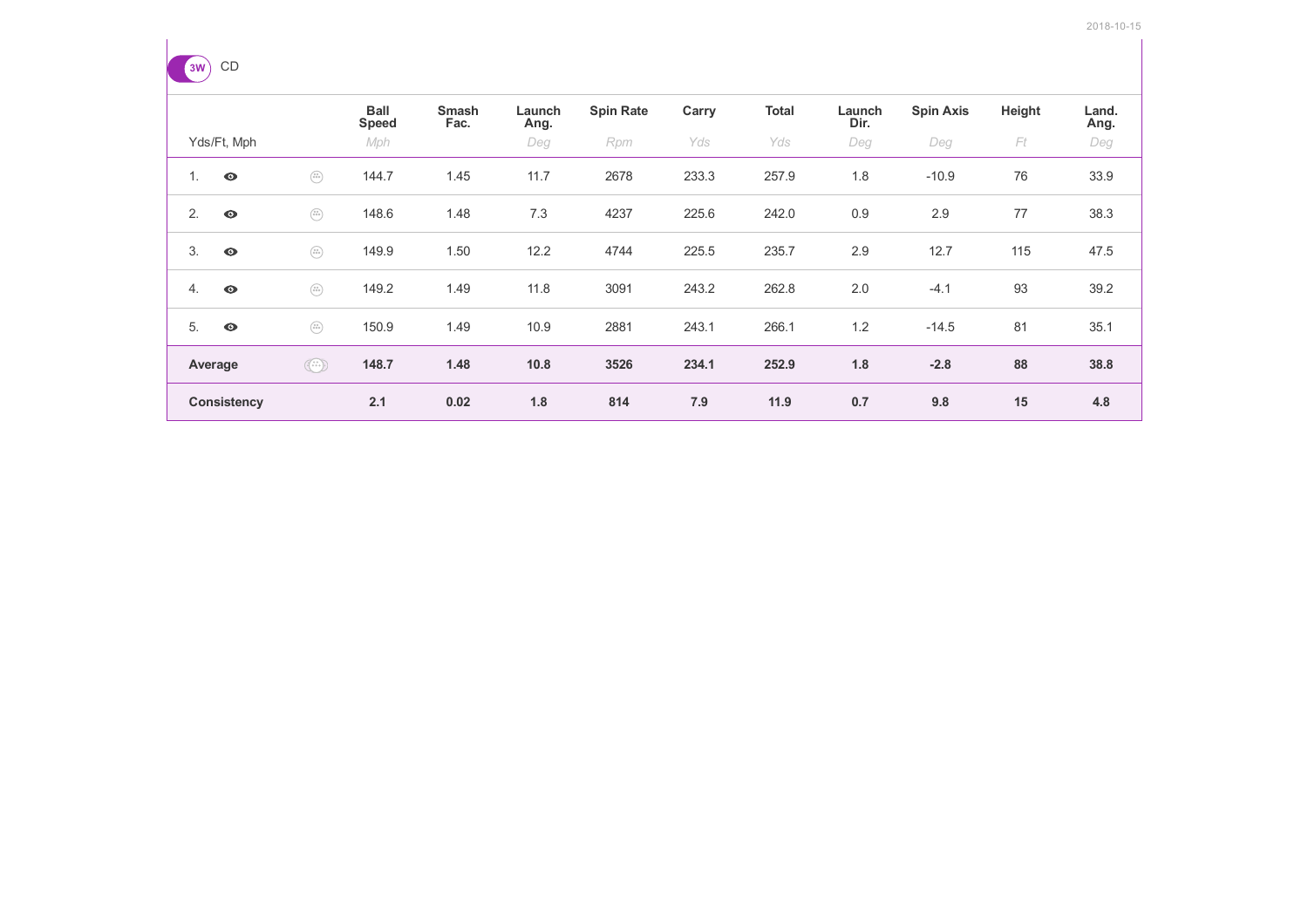

|                          |                                                                                      | <b>Ball</b><br><b>Speed</b> | <b>Smash</b><br>Fac. | Launch<br>Ang. | <b>Spin Rate</b> | Carry | <b>Total</b> | Launch<br>Dir. | <b>Spin Axis</b> | Height | Land.<br>Ang. |
|--------------------------|--------------------------------------------------------------------------------------|-----------------------------|----------------------|----------------|------------------|-------|--------------|----------------|------------------|--------|---------------|
| Yds/Ft, Mph              |                                                                                      | Mph                         |                      | Deg            | Rpm              | Yds   | Yds          | Deg            | Deg              | Ft     | Deg           |
| $\bullet$<br>$1_{\cdot}$ | $\begin{pmatrix} u & u \\ u & u \end{pmatrix}$                                       | 151.3                       | 1.49                 | 7.8            | 3072             | 237.0 | 262.2        | 0.8            | $-6.0$           | 64     | 31.3          |
| 2.<br>$\bullet$          | $\left(\begin{smallmatrix} 0 & 0 \\ 0 & 0 & 0 \\ 0 & 0 & 0 \end{smallmatrix}\right)$ | 150.3                       | 1.47                 | 8.8            | 3936             | 231.3 | 248.3        | 1.5            | 13.3             | 83     | 38.7          |
| 3.<br>$\bullet$          | $\left(\begin{smallmatrix} 0 & 0 \\ 0 & 0 & 0 \\ 0 & 0 & 0 \end{smallmatrix}\right)$ | 145.5                       | 1.44                 | 10.7           | 2474             | 233.0 | 261.2        | 2.7            | $-2.3$           | 68     | 31.0          |
| Average                  | $\odot$                                                                              | 149.0                       | 1.47                 | 9.1            | 3161             | 233.8 | 257.2        | 1.6            | 1.7              | 72     | 33.7          |
| <b>Consistency</b>       |                                                                                      | 2.5                         | 0.02                 | 1.2            | 600              | 2.4   | 6.3          | 0.8            | 8.4              | 8      | 3.6           |
|                          |                                                                                      |                             |                      |                |                  |       |              |                |                  |        |               |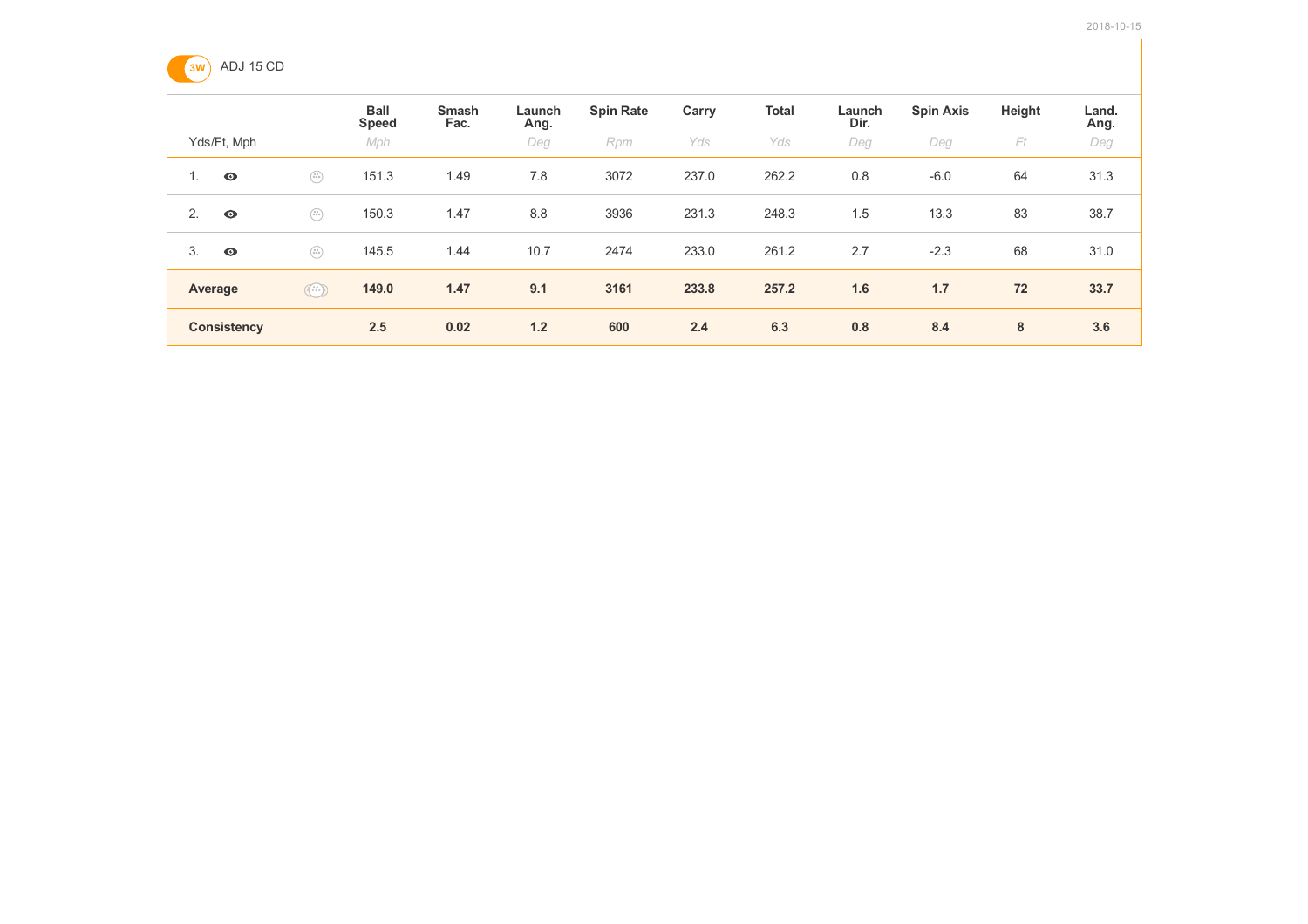

|         |                    |                                                                                                                                                                                                                                                                                                                                                     | <b>Ball</b><br><b>Speed</b> | <b>Smash</b><br>Fac. | Launch<br>Ang. | <b>Spin Rate</b> | Carry | <b>Total</b> | Launch<br>Dir. | <b>Spin Axis</b> | Height | Land.<br>Ang. |
|---------|--------------------|-----------------------------------------------------------------------------------------------------------------------------------------------------------------------------------------------------------------------------------------------------------------------------------------------------------------------------------------------------|-----------------------------|----------------------|----------------|------------------|-------|--------------|----------------|------------------|--------|---------------|
|         | Yds/Ft, Mph        |                                                                                                                                                                                                                                                                                                                                                     | Mph                         |                      | Deg            | Rpm              | Yds   | Yds          | Deg            | Deg              | Ft     | Deg           |
| 1.      | $\bullet$          | $\begin{pmatrix} u \\ 0 \ 0 \ 0 \end{pmatrix}$                                                                                                                                                                                                                                                                                                      | 154.2                       | 1.42                 | 14.0           | 2461             | 260.4 | 282.4        | 2.6            | 11.9             | 103    | 38.9          |
| 2.      | $\bullet$          | $\left(\begin{smallmatrix} 0 & y \\ 0 & 0 \\ 0 & 0 \end{smallmatrix}\right)$                                                                                                                                                                                                                                                                        | 156.3                       | 1.42                 | 13.0           | 2321             | 264.7 | 289.0        | 1.7            | $-5.5$           | 97     | 37.1          |
| 3.      | $\bullet$          | $\begin{pmatrix} u \\ u \\ v \end{pmatrix}$                                                                                                                                                                                                                                                                                                         | 155.6                       | 1.44                 | 10.0           | 2794             | 254.3 | 278.3        | 1.7            | 5.7              | 82     | 35.1          |
| Average |                    | $\begin{picture}(220,20) \put(0,0){\line(1,0){10}} \put(15,0){\line(1,0){10}} \put(15,0){\line(1,0){10}} \put(15,0){\line(1,0){10}} \put(15,0){\line(1,0){10}} \put(15,0){\line(1,0){10}} \put(15,0){\line(1,0){10}} \put(15,0){\line(1,0){10}} \put(15,0){\line(1,0){10}} \put(15,0){\line(1,0){10}} \put(15,0){\line(1,0){10}} \put(15,0){\line($ | 155.4                       | 1.43                 | 12.3           | 2525             | 259.8 | 283.3        | 2.0            | 4.0              | 94     | 37.0          |
|         | <b>Consistency</b> |                                                                                                                                                                                                                                                                                                                                                     | 0.9                         | 0.01                 | 1.7            | 198              | 4.3   | 4.4          | 0.4            | 7.2              | 9      | 1.6           |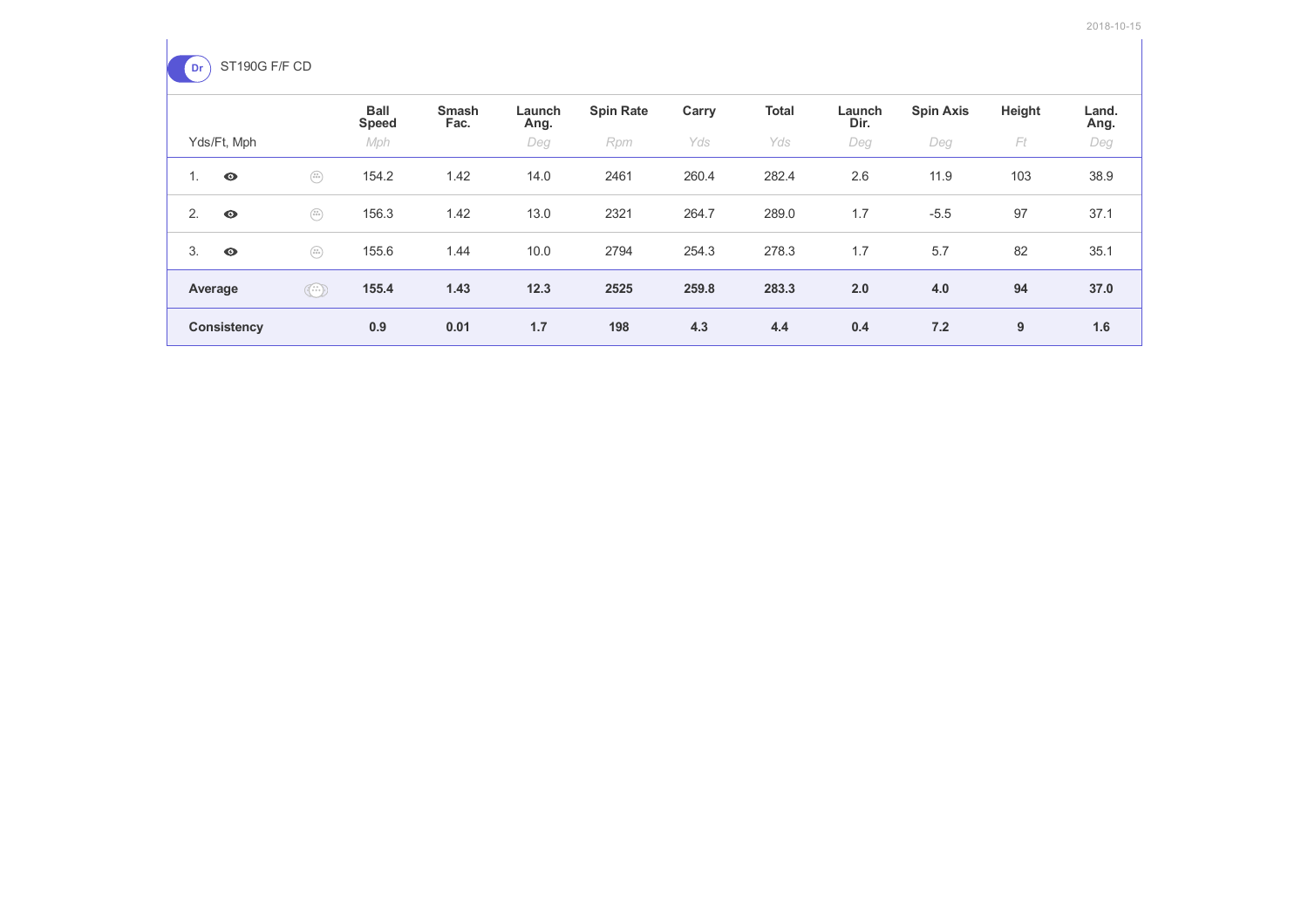

| ____    |                    |                                                                                                                                                                                                                                                                                                                                                     |                             |                      |                |                  |       |              |                |                  |        |               |
|---------|--------------------|-----------------------------------------------------------------------------------------------------------------------------------------------------------------------------------------------------------------------------------------------------------------------------------------------------------------------------------------------------|-----------------------------|----------------------|----------------|------------------|-------|--------------|----------------|------------------|--------|---------------|
|         |                    |                                                                                                                                                                                                                                                                                                                                                     | <b>Ball</b><br><b>Speed</b> | <b>Smash</b><br>Fac. | Launch<br>Ang. | <b>Spin Rate</b> | Carry | <b>Total</b> | Launch<br>Dir. | <b>Spin Axis</b> | Height | Land.<br>Ang. |
|         | Yds/Ft, Mph        |                                                                                                                                                                                                                                                                                                                                                     | Mph                         |                      | Deg            | Rpm              | Yds   | Yds          | Deg            | Deg              | Ft     | Deg           |
| 1.      | $\bullet$          | $\begin{pmatrix} 0 & 0 \\ 0 & 0 \\ 0 & 0 \end{pmatrix}$                                                                                                                                                                                                                                                                                             | 155.0                       | 1.45                 | 12.4           | 2899             | 258.2 | 277.5        | 5.0            | $-0.7$           | 104    | 40.5          |
| 2.      | $\bullet$          | $\begin{pmatrix} u \\ u \\ v \end{pmatrix}$                                                                                                                                                                                                                                                                                                         | 152.3                       | 1.46                 | 13.1           | 2185             | 254.2 | 281.3        | 1.6            | $-11.3$          | 88     | 34.7          |
| 3.      | $\bullet$          | $\begin{pmatrix} 0 & 0 \\ 0 & 0 \\ 0 & 0 \end{pmatrix}$                                                                                                                                                                                                                                                                                             | 154.9                       | 1.47                 | 12.0           | 2675             | 258.6 | 280.8        | 2.3            | 0.1              | 95     | 37.9          |
| Average |                    | $\begin{picture}(42,14) \put(0,0){\line(1,0){155}} \put(1,0){\line(1,0){155}} \put(1,0){\line(1,0){155}} \put(1,0){\line(1,0){155}} \put(1,0){\line(1,0){155}} \put(1,0){\line(1,0){155}} \put(1,0){\line(1,0){155}} \put(1,0){\line(1,0){155}} \put(1,0){\line(1,0){155}} \put(1,0){\line(1,0){155}} \put(1,0){\line(1,0){155}} \put(1,0){\line(1$ | 154.1                       | 1.46                 | 12.5           | 2587             | 257.0 | 279.9        | 3.0            | $-3.9$           | 96     | 37.7          |
|         | <b>Consistency</b> |                                                                                                                                                                                                                                                                                                                                                     | 1.3                         | 0.01                 | 0.5            | 298              | 2.0   | 1.7          | 1.4            | 5.2              | 6      | 2.4           |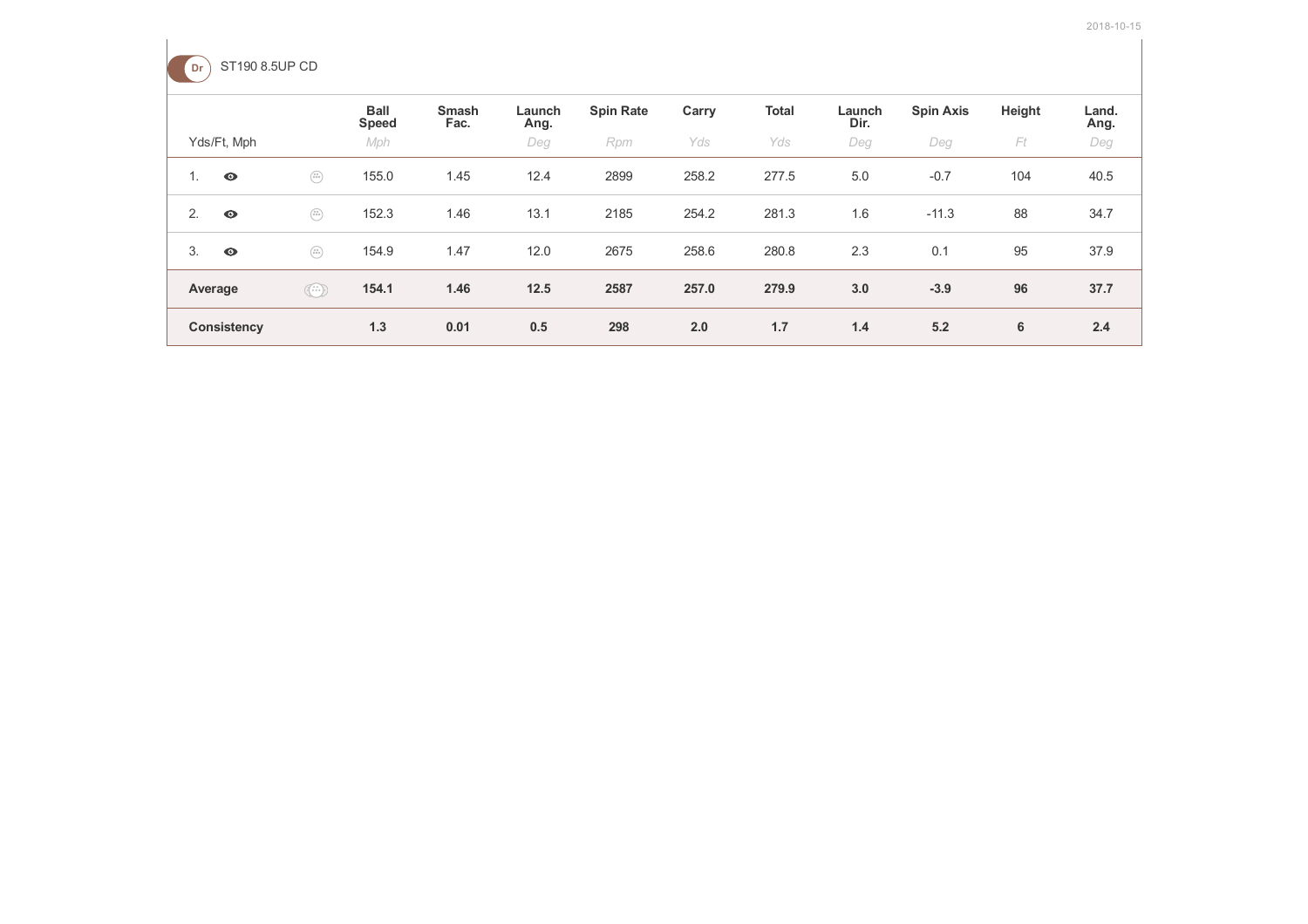

|                    |                                                                                                                                                                                                                                                                                                                                                     | <b>Ball</b><br><b>Speed</b> | <b>Smash</b><br>Fac. | Launch<br>Ang. | <b>Spin Rate</b> | Carry | <b>Total</b> | Launch<br>Dir. | <b>Spin Axis</b> | Height | Land.<br>Ang. |
|--------------------|-----------------------------------------------------------------------------------------------------------------------------------------------------------------------------------------------------------------------------------------------------------------------------------------------------------------------------------------------------|-----------------------------|----------------------|----------------|------------------|-------|--------------|----------------|------------------|--------|---------------|
| Yds/Ft, Mph        |                                                                                                                                                                                                                                                                                                                                                     | Mph                         |                      | Deg            | Rpm              | Yds   | Yds          | Deg            | Deg              | Ft     | Deg           |
| $\bullet$<br>1.    | $\begin{pmatrix} 0 & 0 \\ 0 & 0 \\ 0 & 0 \end{pmatrix}$                                                                                                                                                                                                                                                                                             | 149.6                       | 1.38                 | 13.9           | 3369             | 243.7 | 258.4        | 6.4            | 1.4              | 116    | 44.9          |
| 2.<br>$\bullet$    | $\begin{pmatrix} u \\ u \, u \\ \end{pmatrix}$                                                                                                                                                                                                                                                                                                      | 155.5                       | 1.44                 | 8.5            | 2453             | 244.3 | 276.0        | 0.8            | $-10.9$          | 60     | 27.9          |
| 3.<br>$\bullet$    | $\begin{pmatrix} v \\ v + v \\ \end{pmatrix}$                                                                                                                                                                                                                                                                                                       | 153.4                       | 1.44                 | 9.1            | 3455             | 244.6 | 263.2        | $-0.5$         | 0.8              | 86     | 38.4          |
| 4.<br>$\bullet$    | $\begin{pmatrix} 0 & 0 \\ 0 & 0 \\ 0 & 0 \end{pmatrix}$                                                                                                                                                                                                                                                                                             | 154.8                       | 1.43                 | 9.6            | 3108             | 250.8 | 271.6        | 1.2            | $-1.0$           | 85     | 36.9          |
| 5.<br>$\bullet$    | $\begin{pmatrix} \pi x \\ 0 \pm x \end{pmatrix}$                                                                                                                                                                                                                                                                                                    | 156.6                       | 1.44                 | 12.1           | 3046             | 259.2 | 277.5        | 3.1            | 6.4              | 106    | 41.4          |
| 6.<br>$\bullet$    | $\begin{pmatrix} u \\ u \, u \\ \end{pmatrix}$                                                                                                                                                                                                                                                                                                      | 153.1                       | 1.42                 | 12.9           | 2912             | 254.8 | 273.7        | 4.5            | 1.7              | 105    | 41.0          |
| Average            | $\begin{picture}(42,10) \put(0,0){\line(1,0){10}} \put(15,0){\line(1,0){10}} \put(15,0){\line(1,0){10}} \put(15,0){\line(1,0){10}} \put(15,0){\line(1,0){10}} \put(15,0){\line(1,0){10}} \put(15,0){\line(1,0){10}} \put(15,0){\line(1,0){10}} \put(15,0){\line(1,0){10}} \put(15,0){\line(1,0){10}} \put(15,0){\line(1,0){10}} \put(15,0){\line(1$ | 153.8                       | 1.42                 | 11.0           | 3057             | 249.6 | 270.1        | 2.6            | $-0.3$           | 93     | 38.4          |
| <b>Consistency</b> |                                                                                                                                                                                                                                                                                                                                                     | 2.2                         | 0.02                 | 2.0            | 328              | 5.9   | 6.9          | 2.3            | 5.2              | 18     | 5.3           |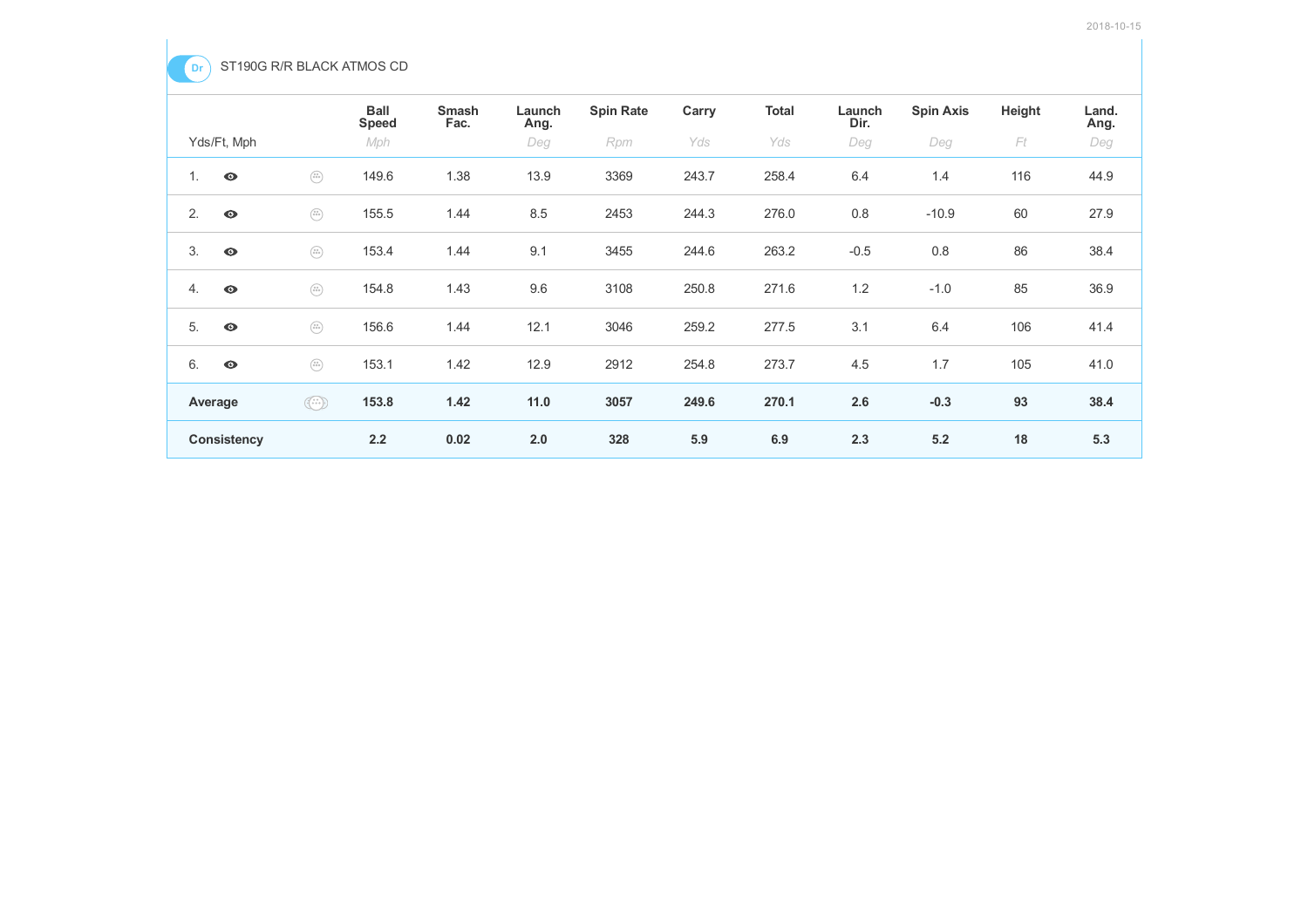

|                    |                                                                                                                                                                                                                                                                                                                                                                                  | <b>Ball</b><br><b>Speed</b> | <b>Smash</b><br>Fac. | Launch<br>Ang. | <b>Spin Rate</b> | Carry | <b>Total</b> | Launch<br>Dir. | <b>Spin Axis</b> | Height | Land.<br>Ang. |
|--------------------|----------------------------------------------------------------------------------------------------------------------------------------------------------------------------------------------------------------------------------------------------------------------------------------------------------------------------------------------------------------------------------|-----------------------------|----------------------|----------------|------------------|-------|--------------|----------------|------------------|--------|---------------|
| Yds/Ft, Mph        |                                                                                                                                                                                                                                                                                                                                                                                  | Mph                         |                      | Deg            | Rpm              | Yds   | Yds          | Deg            | Deg              | Ft     | Deg           |
| 1.<br>$\bullet$    | $\begin{pmatrix} 0 & 0 \\ 0 & 0 \\ 0 & 0 \end{pmatrix}$                                                                                                                                                                                                                                                                                                                          | 151.0                       | 1.45                 | 11.5           | 3743             | 239.2 | 254.3        | 1.0            | 9.5              | 103    | 43.1          |
| 2.<br>$\bullet$    | $\begin{pmatrix} u \\ u \, u \\ \end{pmatrix}$                                                                                                                                                                                                                                                                                                                                   | 152.4                       | 1.46                 | 13.1           | 2435             | 256.2 | 279.8        | 1.0            | $-4.2$           | 95     | 37.2          |
| 3.<br>$\bullet$    | $\begin{pmatrix} v \\ v + v \\ \end{pmatrix}$                                                                                                                                                                                                                                                                                                                                    | 154.2                       | 1.47                 | 12.8           | 2841             | 257.3 | 276.8        | 3.4            | $5.0\,$          | 104    | 40.5          |
| 4.<br>$\bullet$    | $\begin{pmatrix} u \\ u \, u \\ \end{pmatrix}$                                                                                                                                                                                                                                                                                                                                   | 155.0                       | 1.48                 | 12.0           | 2595             | 259.0 | 282.0        | 2.2            | 4.3              | 94     | 37.3          |
| 5.<br>$\bullet$    | $\begin{pmatrix} x\, y \\ 0 \, 0 \, 0 \end{pmatrix}$                                                                                                                                                                                                                                                                                                                             | 157.0                       | 1.44                 | 11.1           | 3437             | 254.9 | 271.0        | $6.2\,$        | 0.4              | 107    | 42.9          |
| 6.<br>$\bullet$    | $\begin{pmatrix} u \\ 0 \ 0 \ 0 \end{pmatrix}$                                                                                                                                                                                                                                                                                                                                   | 158.5                       | 1.47                 | 9.7            | 3038             | 259.4 | 280.5        | 1.8            | $-1.6$           | 90     | 37.7          |
| 7.<br>$\bullet$    | $\begin{pmatrix} u \\ u \, u \\ \end{pmatrix}$                                                                                                                                                                                                                                                                                                                                   | 156.3                       | 1.47                 | 11.5           | 3074             | 257.8 | 276.5        | 0.5            | 2.2              | 102    | 40.6          |
| Average            | $\begin{picture}(42,14) \put(0,0){\vector(0,1){10}} \put(1,0){\vector(0,1){10}} \put(1,0){\vector(0,1){10}} \put(1,0){\vector(0,1){10}} \put(1,0){\vector(0,1){10}} \put(1,0){\vector(0,1){10}} \put(1,0){\vector(0,1){10}} \put(1,0){\vector(0,1){10}} \put(1,0){\vector(0,1){10}} \put(1,0){\vector(0,1){10}} \put(1,0){\vector(0,1){10}} \put(1,0){\vector(0,1){10}} \put(1,$ | 154.9                       | 1.46                 | 11.7           | 3023             | 254.8 | 274.4        | 2.3            | 2.2              | 99     | 39.9          |
| <b>Consistency</b> |                                                                                                                                                                                                                                                                                                                                                                                  | 2.4                         | 0.01                 | 1.0            | 423              | 6.5   | 8.9          | 1.8            | 4.2              | 6      | 2.4           |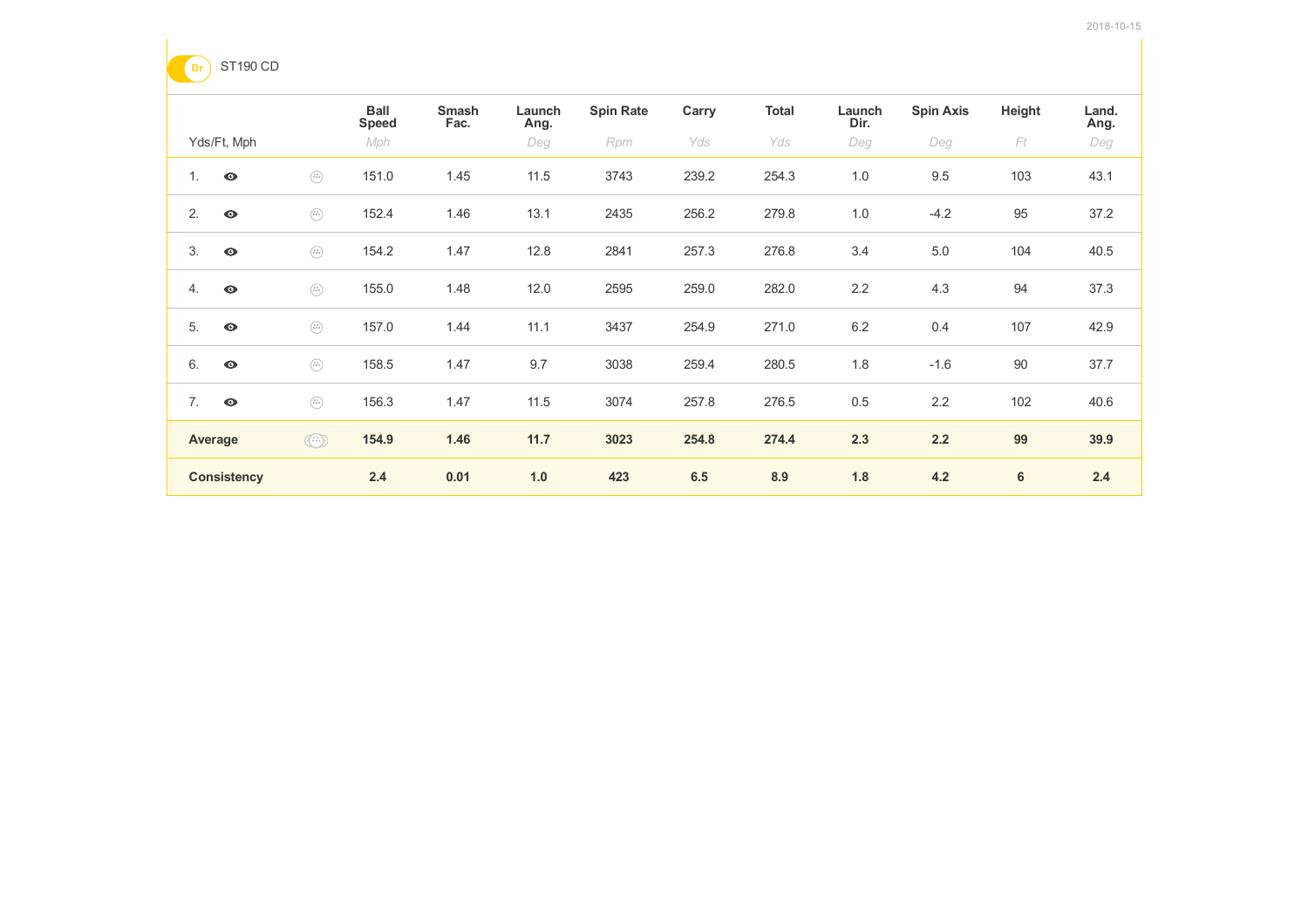

|    |                    |                                                                                                                                                                                                                                                                                                                                                     | <b>Ball</b><br><b>Speed</b> | <b>Smash</b><br>Fac. | Launch<br>Ang. | <b>Spin Rate</b> | Carry | <b>Total</b> | Launch<br>Dir. | <b>Spin Axis</b> | Height | Land.<br>Ang. |
|----|--------------------|-----------------------------------------------------------------------------------------------------------------------------------------------------------------------------------------------------------------------------------------------------------------------------------------------------------------------------------------------------|-----------------------------|----------------------|----------------|------------------|-------|--------------|----------------|------------------|--------|---------------|
|    | Yds/Ft, Mph        |                                                                                                                                                                                                                                                                                                                                                     | Mph                         |                      | Deg            | Rpm              | Yds   | Yds          | Deg            | Deg              | Ft     | Deg           |
| 1. | $\bullet$          | $\begin{pmatrix} u \\ u \, u \\ \end{pmatrix}$                                                                                                                                                                                                                                                                                                      | 149.0                       | 1.43                 | 14.5           | 3501             | 241.1 | 254.4        | 1.3            | $-1.4$           | 122    | 46.4          |
| 2. | $\bullet$          | $\begin{pmatrix} u \\ u \, u \\ \end{pmatrix}$                                                                                                                                                                                                                                                                                                      | 146.9                       | 1.44                 | 15.2           | 3011             | 243.1 | 259.6        | 1.8            | $-6.9$           | 114    | 43.5          |
| 3. | $\bullet$          | $\begin{pmatrix} u \\ u \, u \\ \end{pmatrix}$                                                                                                                                                                                                                                                                                                      | 158.9                       | 1.50                 | 11.8           | 4116             | 249.0 | 260.1        | $-2.2$         | $-6.4$           | 126    | 48.0          |
| 4. | $\bullet$          | $\begin{pmatrix} u & u \\ u & u \end{pmatrix}$                                                                                                                                                                                                                                                                                                      | 158.5                       | 1.50                 | 12.2           | 4570             | 242.2 | 251.0        | 0.3            | 2.3              | 135    | 50.5          |
|    | Average            | $\begin{picture}(42,10) \put(0,0){\line(1,0){10}} \put(15,0){\line(1,0){10}} \put(15,0){\line(1,0){10}} \put(15,0){\line(1,0){10}} \put(15,0){\line(1,0){10}} \put(15,0){\line(1,0){10}} \put(15,0){\line(1,0){10}} \put(15,0){\line(1,0){10}} \put(15,0){\line(1,0){10}} \put(15,0){\line(1,0){10}} \put(15,0){\line(1,0){10}} \put(15,0){\line(1$ | 153.3                       | 1.47                 | 13.4           | 3800             | 243.8 | 256.3        | 0.3            | $-3.1$           | 124    | 47.1          |
|    | <b>Consistency</b> |                                                                                                                                                                                                                                                                                                                                                     | 5.4                         | 0.03                 | 1.5            | 593              | 3.0   | 3.8          | 1.5            | 3.8              | 8      | 2.5           |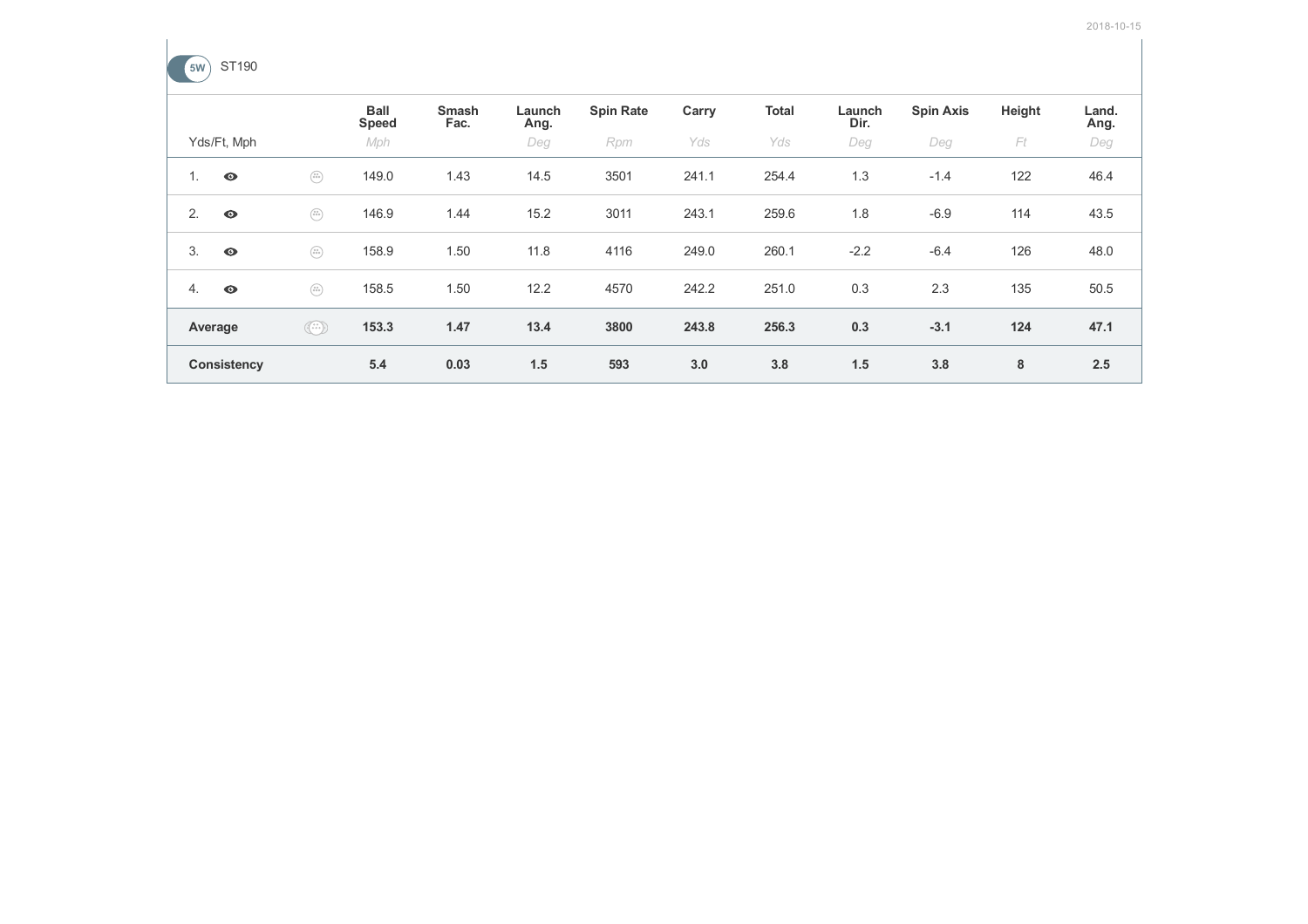

|    |                    |                                                                                                                                                                                                                                                                                                                                                     | <b>Ball</b><br><b>Speed</b> | <b>Smash</b><br>Fac. | Launch<br>Ang. | <b>Spin Rate</b> | Carry | <b>Total</b> | Launch<br>Dir. | <b>Spin Axis</b> | Height | Land.<br>Ang. |
|----|--------------------|-----------------------------------------------------------------------------------------------------------------------------------------------------------------------------------------------------------------------------------------------------------------------------------------------------------------------------------------------------|-----------------------------|----------------------|----------------|------------------|-------|--------------|----------------|------------------|--------|---------------|
|    | Yds/Ft, Mph        |                                                                                                                                                                                                                                                                                                                                                     | Mph                         |                      | Deg            | Rpm              | Yds   | Yds          | Deg            | Deg              | Ft     | Deg           |
| Ι. | $\bullet$          | $\begin{pmatrix} x\, y \\ 0 \, 0 \, 0 \end{pmatrix}$                                                                                                                                                                                                                                                                                                | 159.9                       | 1.51                 | 11.9           | 3196             | 264.2 | 280.7        | $-1.3$         | $-0.0$           | 114    | 43.3          |
| 2. | $\bullet$          | $\begin{pmatrix} x\, y \\ 0 \, 0 \, 0 \end{pmatrix}$                                                                                                                                                                                                                                                                                                | 161.7                       | 1.50                 | 11.9           | 3570             | 262.3 | 275.7        | 0.1            | 1.3              | 125    | 46.3          |
| 3. | $\bullet$          | $\begin{pmatrix} x y \\ \bar x \bar y \bar z \end{pmatrix}$                                                                                                                                                                                                                                                                                         | 161.7                       | 1.51                 | 9.7            | 3842             | 257.1 | 271.2        | $-0.5$         | $-3.2$           | 111    | 44.4          |
|    | Average            | $\begin{picture}(42,14) \put(0,0){\line(1,0){155}} \put(1,0){\line(1,0){155}} \put(1,0){\line(1,0){155}} \put(1,0){\line(1,0){155}} \put(1,0){\line(1,0){155}} \put(1,0){\line(1,0){155}} \put(1,0){\line(1,0){155}} \put(1,0){\line(1,0){155}} \put(1,0){\line(1,0){155}} \put(1,0){\line(1,0){155}} \put(1,0){\line(1,0){155}} \put(1,0){\line(1$ | 161.1                       | 1.51                 | 11.1           | 3536             | 261.2 | 275.9        | $-0.6$         | $-0.6$           | 117    | 44.7          |
|    | <b>Consistency</b> |                                                                                                                                                                                                                                                                                                                                                     | 0.9                         | 0.00                 | 1.0            | 265              | 3.0   | 3.9          | 0.6            | 1.9              | 6      | 1.3           |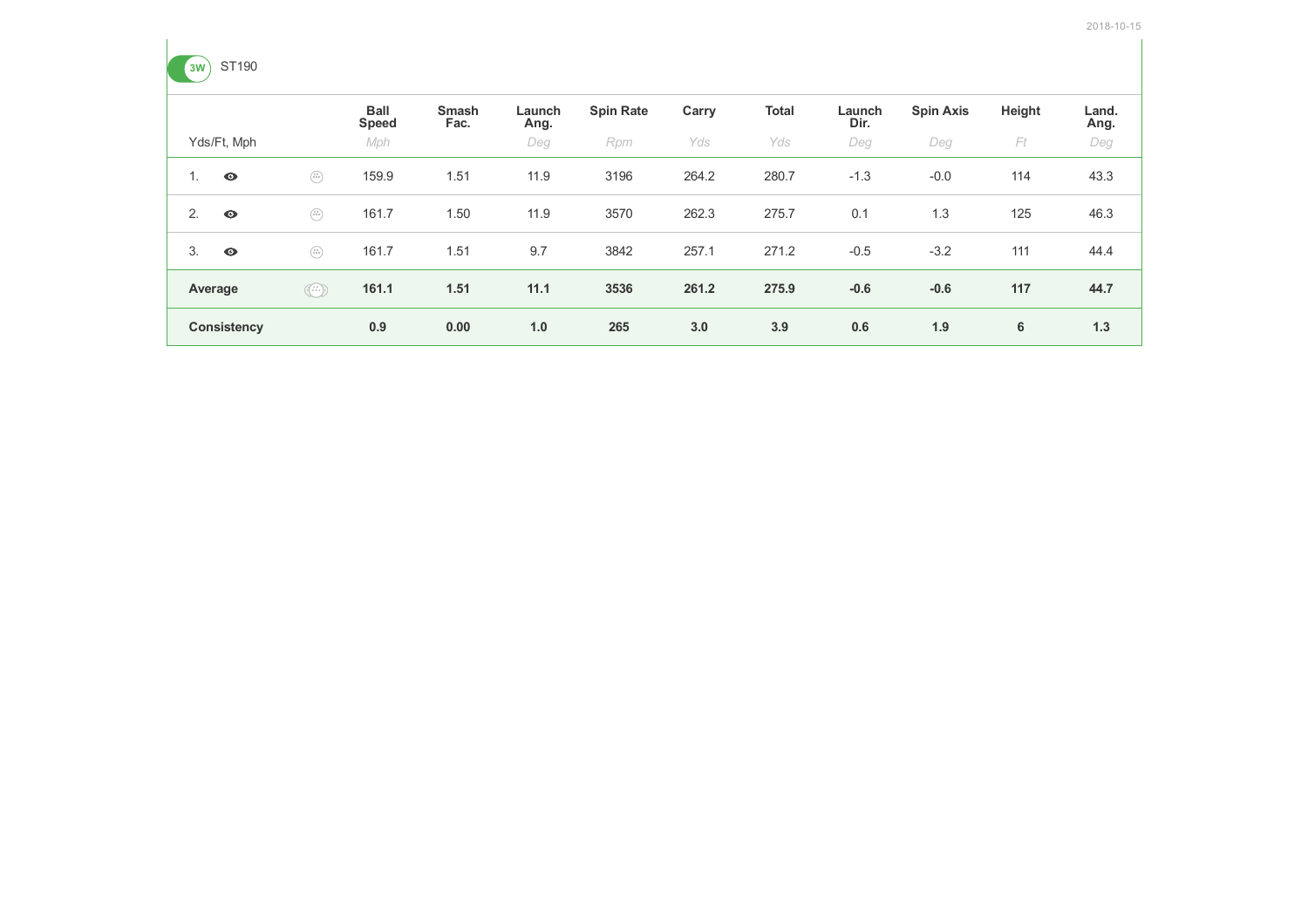

|                    |                                                                                                                                                                                                                                                                                                                                                     | <b>Ball</b><br><b>Speed</b> | <b>Smash</b><br>Fac. | Launch<br>Ang. | <b>Spin Rate</b> | Carry | <b>Total</b> | Launch<br>Dir. | <b>Spin Axis</b> | Height | Land.<br>Ang. |
|--------------------|-----------------------------------------------------------------------------------------------------------------------------------------------------------------------------------------------------------------------------------------------------------------------------------------------------------------------------------------------------|-----------------------------|----------------------|----------------|------------------|-------|--------------|----------------|------------------|--------|---------------|
| Yds/Ft, Mph        |                                                                                                                                                                                                                                                                                                                                                     | Mph                         |                      | Deg            | Rpm              | Yds   | Yds          | Deg            | Deg              | Ft     | Deg           |
| 1.<br>$\bullet$    | $\begin{pmatrix} x\, y \\ 0 \, 0 \, 0 \end{pmatrix}$                                                                                                                                                                                                                                                                                                | 160.7                       | 1.50                 | 10.0           | 3597             | 258.4 | 274.1        | $-0.2$         | 5.0              | 107    | 42.9          |
| 2.<br>$\bullet$    | $\begin{pmatrix} x\, y \\ 0 \, 0 \, 0 \end{pmatrix}$                                                                                                                                                                                                                                                                                                | 160.3                       | 1.51                 | 8.2            | 3615             | 255.4 | 273.1        | $-0.3$         | 1.6              | 92     | 39.9          |
| 3.<br>$\bullet$    | $\begin{pmatrix} x y \\ \bar x \bar y \bar z \end{pmatrix}$                                                                                                                                                                                                                                                                                         | 158.4                       | 1.48                 | 11.6           | 3729             | 252.5 | 266.5        | $-2.2$         | 12.2             | 115    | 44.9          |
| 4.<br>$\bullet$    | $\begin{pmatrix} u \\ u \, u \\ \end{pmatrix}$                                                                                                                                                                                                                                                                                                      | 159.4                       | 1.49                 | 10.6           | 3509             | 255.5 | 272.1        | 3.9            | 14.1             | 103    | 41.8          |
| Average            | $\begin{picture}(22,20) \put(0,0){\line(1,0){10}} \put(15,0){\line(1,0){10}} \put(15,0){\line(1,0){10}} \put(15,0){\line(1,0){10}} \put(15,0){\line(1,0){10}} \put(15,0){\line(1,0){10}} \put(15,0){\line(1,0){10}} \put(15,0){\line(1,0){10}} \put(15,0){\line(1,0){10}} \put(15,0){\line(1,0){10}} \put(15,0){\line(1,0){10}} \put(15,0){\line(1$ | 159.7                       | 1.49                 | 10.1           | 3613             | 255.4 | 271.4        | 0.3            | 8.2              | 104    | 42.4          |
| <b>Consistency</b> |                                                                                                                                                                                                                                                                                                                                                     | 0.9                         | 0.01                 | 1.2            | 78               | 2.1   | 2.9          | 2.2            | 5.1              | 8      | 1.8           |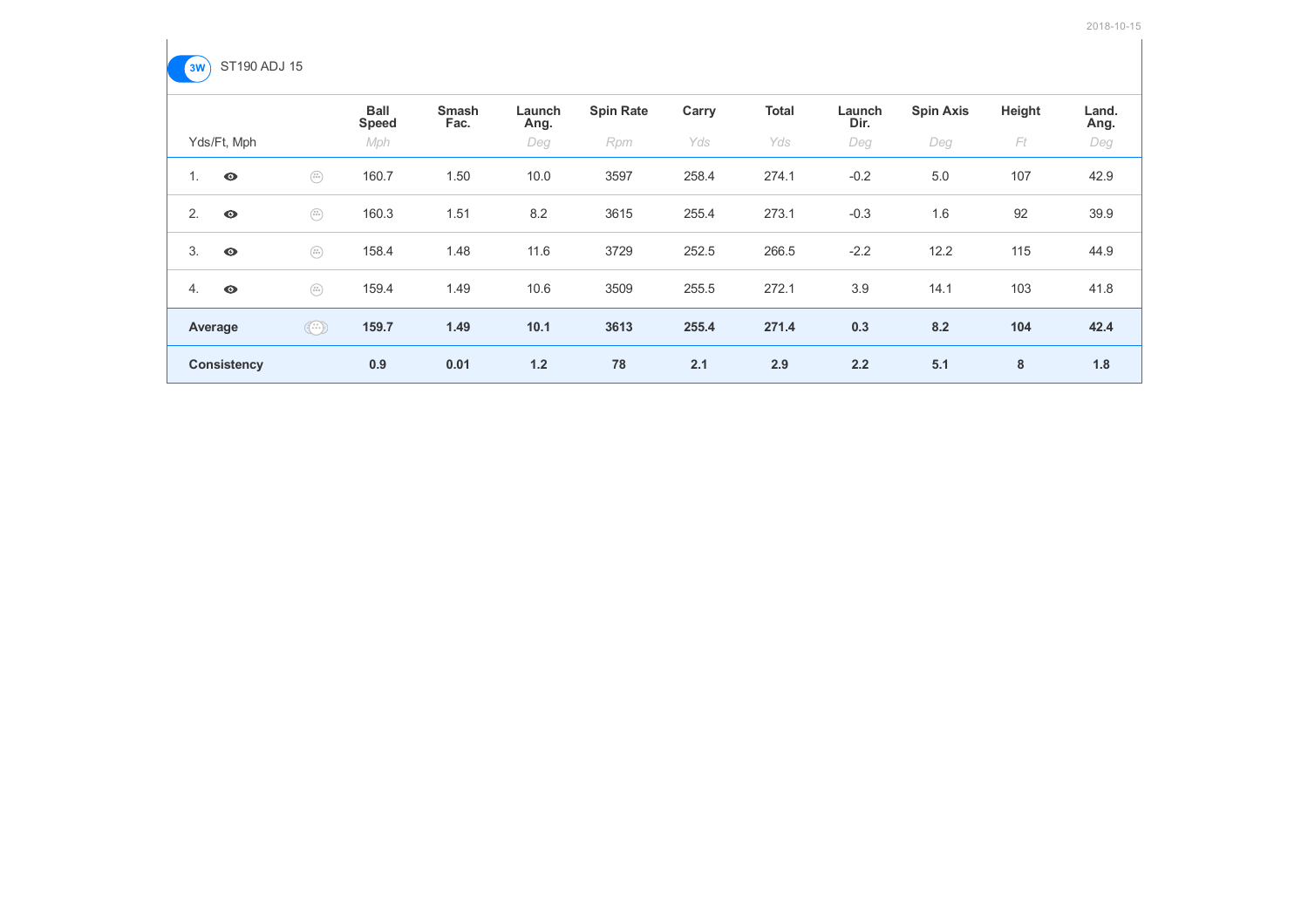

|                    |                                                                                                                                                                                                                                                                                                                                                     | <b>Ball</b><br><b>Speed</b> | <b>Smash</b><br>Fac. | Launch<br>Ang. | <b>Spin Rate</b> | Carry | <b>Total</b> | Launch<br>Dir. | <b>Spin Axis</b> | Height | Land.<br>Ang. |
|--------------------|-----------------------------------------------------------------------------------------------------------------------------------------------------------------------------------------------------------------------------------------------------------------------------------------------------------------------------------------------------|-----------------------------|----------------------|----------------|------------------|-------|--------------|----------------|------------------|--------|---------------|
| Yds/Ft, Mph        |                                                                                                                                                                                                                                                                                                                                                     | Mph                         |                      | Deg            | Rpm              | Yds   | Yds          | Deg            | Deg              | Ft     | Deg           |
| 1.<br>$\bullet$    | $\begin{pmatrix} x\, y \\ 0 \, 0 \, 0 \end{pmatrix}$                                                                                                                                                                                                                                                                                                | 160.1                       | 1.43                 | 15.1           | 2226             | 278.5 | 299.4        | 4.4            | 0.0              | 120    | 41.1          |
| 2.<br>$\bullet$    | $\begin{pmatrix} u \\ u \, u \\ \end{pmatrix}$                                                                                                                                                                                                                                                                                                      | 159.6                       | 1.43                 | 15.7           | 2463             | 276.1 | 294.1        | 3.1            | 4.7              | 130    | 43.7          |
| 3.<br>$\bullet$    | $\begin{pmatrix} u \\ v \\ v \end{pmatrix}$                                                                                                                                                                                                                                                                                                         | 162.9                       | 1.46                 | 13.7           | 2218             | 279.9 | 303.2        | $-1.5$         | $-11.2$          | 109    | 38.7          |
| 4.<br>$\bullet$    | $\begin{pmatrix} x y \\ 0 \ 0 \ 0 \end{pmatrix}$                                                                                                                                                                                                                                                                                                    | 161.3                       | 1.47                 | 11.6           | 2168             | 271.7 | 299.3        | $-2.6$         | 3.0              | 89     | 34.5          |
| 5.<br>$\bullet$    | $\begin{pmatrix} x\, y \\ 0 \, 0 \, 0 \end{pmatrix}$                                                                                                                                                                                                                                                                                                | 157.0                       | 1.43                 | 13.1           | 2472             | 266.3 | 288.5        | $-6.2$         | 4.5              | 103    | 38.8          |
| 6.<br>$\bullet$    | $\begin{pmatrix} x y \\ 0 \ 0 \ 0 \end{pmatrix}$                                                                                                                                                                                                                                                                                                    | 156.7                       | 1.43                 | 13.2           | 2538             | 264.1 | 286.0        | $-7.3$         | 11.3             | 103    | 38.8          |
| 7.<br>$\bullet$    | $\begin{pmatrix} v \\ v + v \\ v \end{pmatrix}$                                                                                                                                                                                                                                                                                                     | 160.8                       | 1.46                 | 13.0           | 2138             | 275.1 | 300.5        | 4.5            | $-3.4$           | 101    | 36.9          |
| Average            | $\begin{picture}(42,14) \put(0,0){\line(1,0){155}} \put(1,0){\line(1,0){155}} \put(1,0){\line(1,0){155}} \put(1,0){\line(1,0){155}} \put(1,0){\line(1,0){155}} \put(1,0){\line(1,0){155}} \put(1,0){\line(1,0){155}} \put(1,0){\line(1,0){155}} \put(1,0){\line(1,0){155}} \put(1,0){\line(1,0){155}} \put(1,0){\line(1,0){155}} \put(1,0){\line(1$ | 159.8                       | 1.44                 | 13.6           | 2318             | 273.1 | 295.9        | $-0.8$         | 1.3              | 108    | 38.9          |
| <b>Consistency</b> |                                                                                                                                                                                                                                                                                                                                                     | 2.1                         | 0.02                 | 1.3            | 154              | 5.6   | 6.0          | 4.6            | 6.6              | 12     | 2.7           |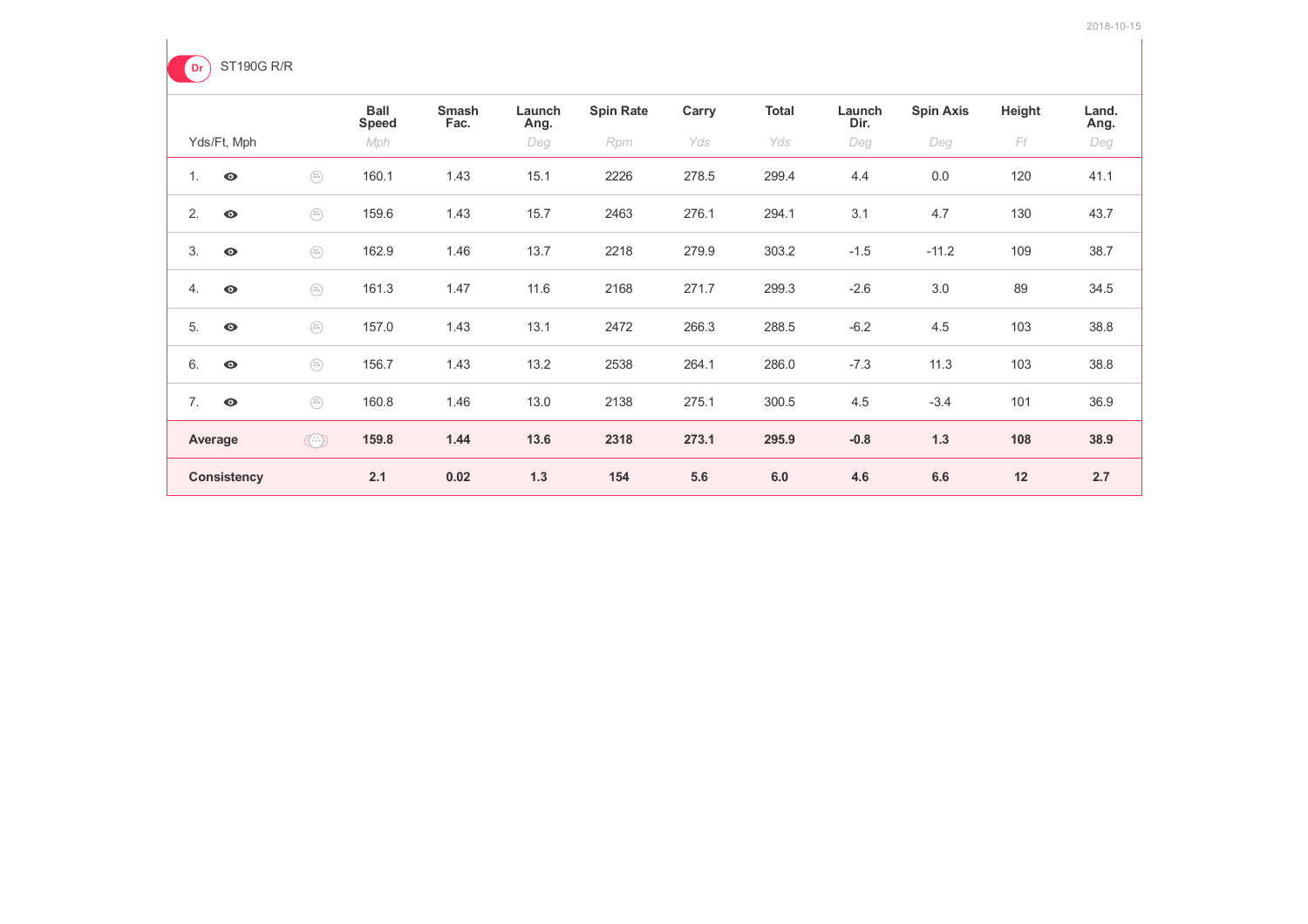

|                    |                                                                                                                                                                                                                                                                                                                                                     | <b>Ball</b><br><b>Speed</b> | <b>Smash</b><br>Fac. | Launch<br>Ang. | <b>Spin Rate</b> | Carry | <b>Total</b> | Launch<br>Dir. | <b>Spin Axis</b> | Height | Land.<br>Ang. |
|--------------------|-----------------------------------------------------------------------------------------------------------------------------------------------------------------------------------------------------------------------------------------------------------------------------------------------------------------------------------------------------|-----------------------------|----------------------|----------------|------------------|-------|--------------|----------------|------------------|--------|---------------|
| Yds/Ft, Mph        |                                                                                                                                                                                                                                                                                                                                                     | Mph                         |                      | Deg            | Rpm              | Yds   | Yds          | Deg            | Deg              | Ft     | Deg           |
| $\bullet$<br>1.    | $\begin{pmatrix} u \\ 0 \ 0 \ 0 \end{pmatrix}$                                                                                                                                                                                                                                                                                                      | 160.2                       | 1.46                 | 12.8           | 1853             | 270.8 | 300.6        | 1.5            | $-9.5$           | 90     | 33.8          |
| 2.<br>$\bullet$    | $\begin{pmatrix} x\, y \\ 0 \, 0 \, 0 \end{pmatrix}$                                                                                                                                                                                                                                                                                                | 161.3                       | 1.47                 | 14.6           | 2282             | 278.0 | 299.5        | 1.8            | 11.4             | 116    | 40.3          |
| 3.<br>$\bullet$    | $\begin{pmatrix} u \\ u \\ v \end{pmatrix}$                                                                                                                                                                                                                                                                                                         | 160.8                       | 1.46                 | 13.3           | 1703             | 272.6 | 303.4        | 1.1            | $-11.8$          | 91     | 33.6          |
| 4.<br>$\bullet$    | $\begin{pmatrix} x\, y \\ 0 \, 0 \, 0 \end{pmatrix}$                                                                                                                                                                                                                                                                                                | 164.1                       | 1.47                 | 14.1           | 2376             | 281.5 | 302.5        | 0.9            | 14.2             | 117    | 40.6          |
| Average            | $\begin{picture}(42,10) \put(0,0){\line(1,0){10}} \put(15,0){\line(1,0){10}} \put(15,0){\line(1,0){10}} \put(15,0){\line(1,0){10}} \put(15,0){\line(1,0){10}} \put(15,0){\line(1,0){10}} \put(15,0){\line(1,0){10}} \put(15,0){\line(1,0){10}} \put(15,0){\line(1,0){10}} \put(15,0){\line(1,0){10}} \put(15,0){\line(1,0){10}} \put(15,0){\line(1$ | 161.6                       | 1.46                 | 13.7           | 2054             | 275.7 | 301.5        | 1.4            | 1.1              | 104    | 37.1          |
| <b>Consistency</b> |                                                                                                                                                                                                                                                                                                                                                     | 1.5                         | 0.01                 | 0.7            | 282              | 4.3   | 1.5          | 0.3            | 11.8             | 13     | 3.4           |